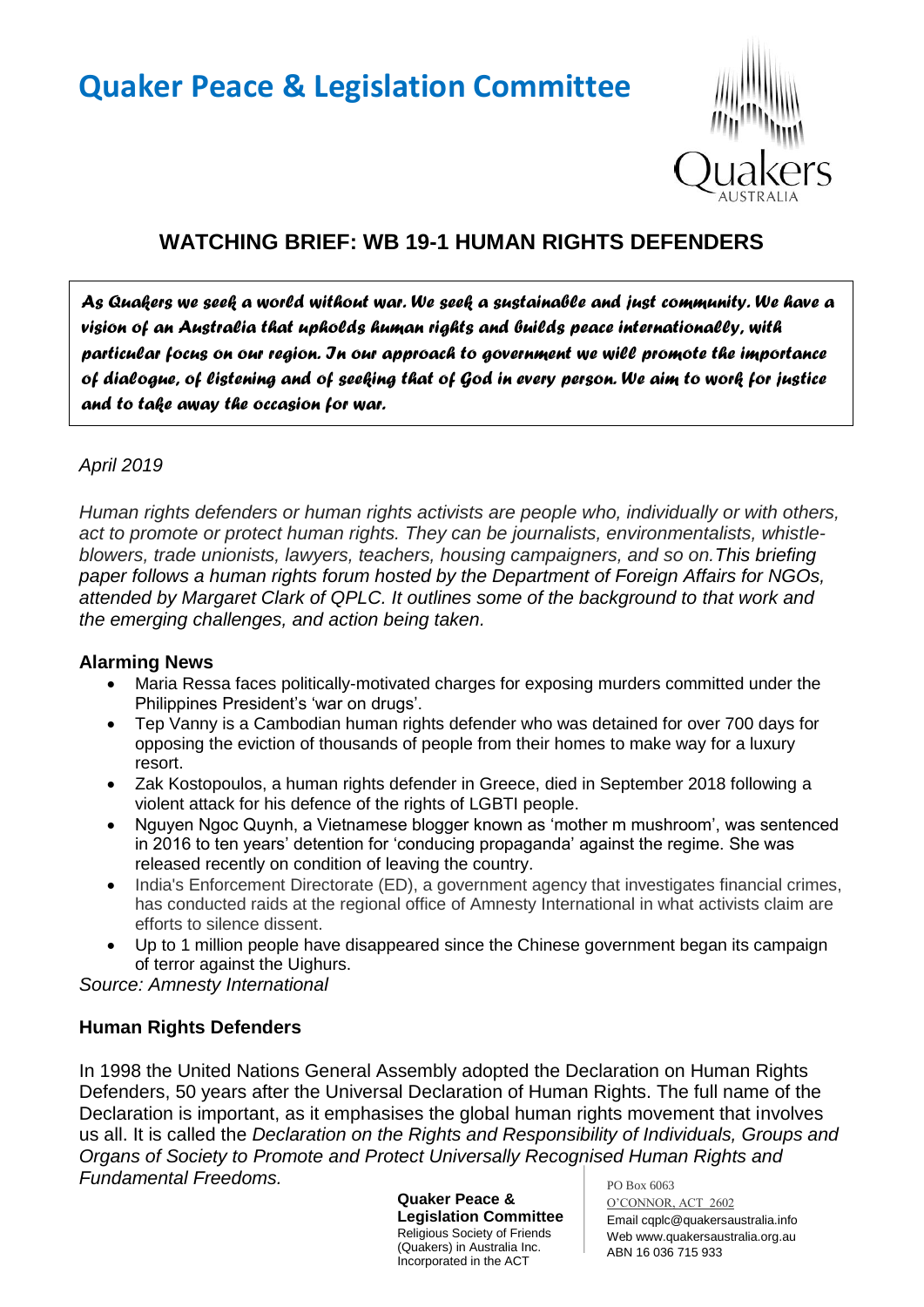It was adopted by consensus and, although not legally binding, represents a strong commitment by States. It articulates the rights and protections of human rights defenders (HRDs) as including:

- To seek the protection of human rights nationally and internationally.
- To conduct human rights work individually and in association with others.
- To submit to governments and human rights bodies criticism and proposals for improving their functioning.
- To attend public hearings, proceedings and trials to assess their compliance with national law and international human rights obligations.
- To communicate unhindered with NGOs and intergovernmental organisations.
- To receive support including funds for protecting human rights.

States are responsible for promoting human rights, safeguarding democracy, and not violating human rights. They are also encouraged to incorporate the principles of the Declaration into national law.

#### **Significance of Human Rights Defenders**

In March 2016, the United Nations Human Rights Council resolved (A/HRC/31/L.28) to call on States to ensure the rights and safety of human rights defenders, acknowledge their work publicly, adopt accountability and transparency in government, investigate cases of reprisal and violence against HRDs (especially women).

The Australian Government, through its membership of the UN Human Rights Council, has expressed its support in the following terms – "They make a vital contribution to the promotion and protection of human rights, democratic principles, peace and security, and sustainable development". Australia has priorities to advance human rights in the areas of gender identity/sexual orientation, Aboriginal people, people from culturally and linguistically diverse backgrounds, and people with disabilities. The Department of Foreign Affairs and Trade (DFAT) uses regular consultations with NGOs to keep informed of human rights developments. Quakers were represented at the most recent such forum by Margaret Clark from QPLC.

On behalf of the Quaker United Nations Office (QUNO), Laurel Townhead pointed out in September 2018 that human rights defenders played a crucial role in offering a 'counter narrative of compassion' in creating the new Global Compact on Migration (adopted in December 2018).

A report on the situation globally (*Global Analysis 2018*) was released on 7 January 2019. It details the physical assaults, defamation campaigns, digital security threats, judicial harassment, and gendered attacks faced by HRDs and women human rights defenders (WHRDs). December 2018 marked the 20th Anniversary of the HRD Declaration and the 70th Anniversary of the Universal Declaration of Human Rights, but HRDs around the world continue to face such lethal threats in their peaceful struggles for rights.

#### **Action in Support of Human Rights Defenders**

There are various agencies with specific briefs to support human rights defenders: